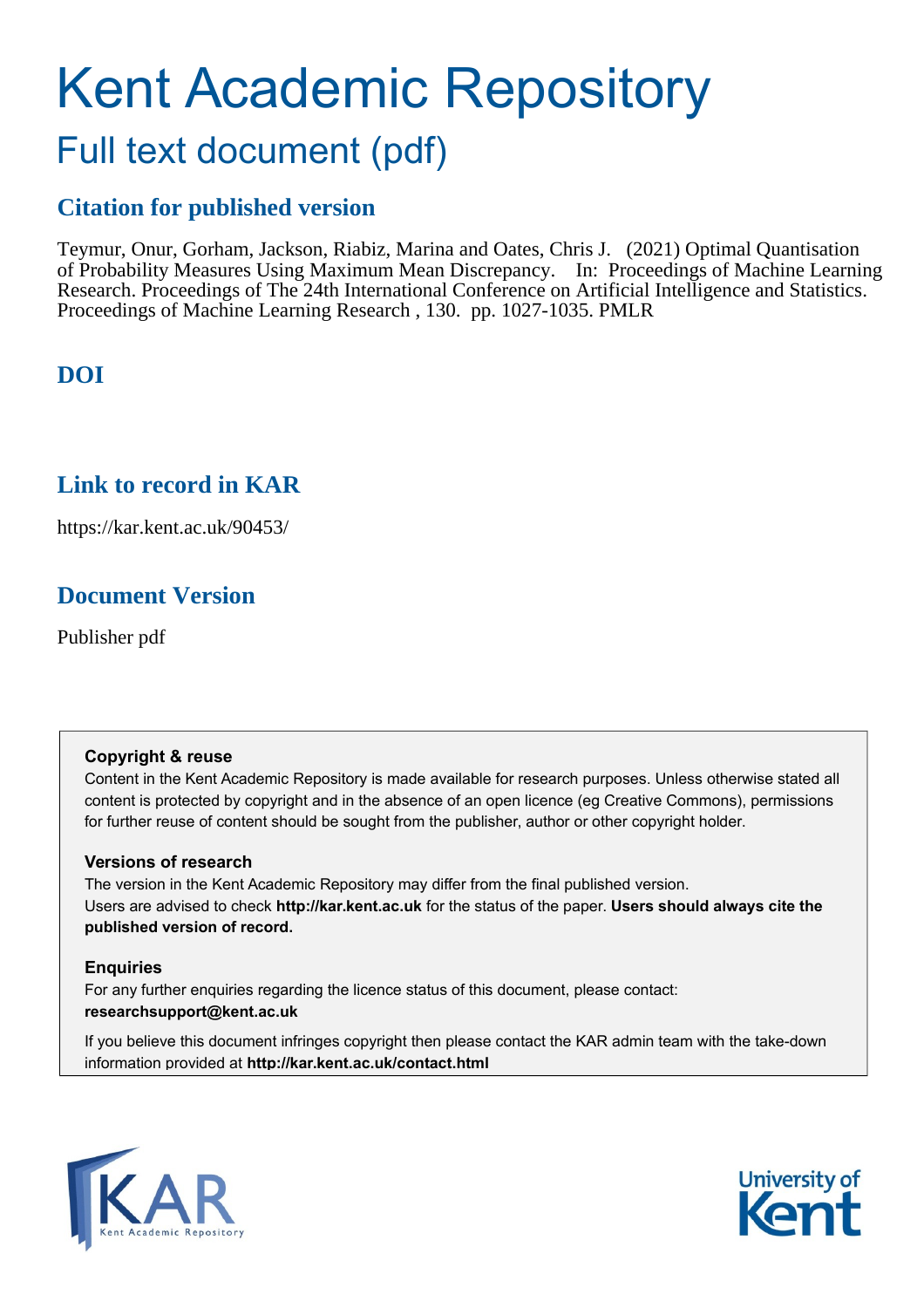## Optimal Quantisation of Probability Measures Using Maximum Mean Discrepancy

Newcastle University Alan Turing Institute

#### Abstract

Several researchers have proposed minimisation of maximum mean discrepancy (MMD) as a method to quantise probability measures, i.e., to approximate a distribution by a representative point set. We consider sequential algorithms that greedily minimise MMD over a discrete candidate set. We propose a novel non-myopic algorithm and, in order to both improve statistical efficiency and reduce computational cost, we investigate a variant that applies this technique to a mini-batch of the candidate set at each iteration. When the candidate points are sampled from the target, the consistency of these new algorithms—and their mini-batch variants—is established. We demonstrate the algorithms on a range of important computational problems, including optimisation of nodes in Bayesian cubature and the thinning of Markov chain output.

#### 1 Introduction

This paper considers the approximation of a probability distribution  $\mu$ , defined on a set  $\mathcal{X}$ , by a discrete distribution  $\nu = \frac{1}{n} \sum_{i=1}^{n} \delta(x_i)$ , for some representative points  $x_i$ , where  $\delta(x)$  denotes a point mass located at  $x \in \mathcal{X}$ . This *quantisation* task arises in many areas including numerical cubature (Karvonen, 2019), experimental design (Chaloner and Verdinelli, 1995) and Bayesian computation (Riabiz et al., 2020). To solve the quantisation task one first identifies an optimality criterion, typically a notion of *discrepancy* between  $\mu$  and  $\nu$ , and then develops an algorithm to approximately minimise it. Classical optimal quanti-

Onur Teymur Jackson Gorham Marina Riabiz Chris. J. Oates Whisper.ai, Inc. King's College London Alan Turing Institute

Newcastle University Alan Turing Institute

sation picks the  $x_i$  to minimise a Wasserstein distance between  $\nu$  and  $\mu$ , which leads to an elegant connection with Voronoi partitions whose centres are the *x<sup>i</sup>* (Graf and Luschgy, 2007). Several other discrepancies exist but are less well-studied for the quantisation task. In this paper we study quantisation with *maximum mean discrepancy* (MMD), as well as a specific version called *kernel Stein discrepancy* (KSD), each of which admit a closed-form expression for a wide class of target distributions  $\mu$  (e.g. Rustamov, 2019).

Despite several interesting results, optimal quantisation with MMD remains largely unsolved. Quasi Monte Carlo (QMC) provides representative point sets that asymptotically minimise MMD (Hickernell, 1998; Dick and Pillichshammer, 2010); however, these results are typically limited to specific instances of  $\mu$  and MMD. <sup>1</sup> The use of greedy sequential algorithms, in which  $x_n$  is selected conditional on the  $x_1, \ldots, x_{n-1}$  already chosen, has received some attention in the MMD context—see Santin and Haasdonk (2017) and the surveys in Oettershagen (2017) and Pronzato and Zhigljavsky (2018). Greedy sequential algorithms have also been proposed for KSD (Chen et al., 2018, 2019), as well as a non-greedy sequential algorithm for minimising MMD, called *kernel herding* (Chen et al., 2010).

In certain situations, <sup>2</sup> the greedy and herding algorithms produce the same sequence of points, with the latter theoretically understood due to its interpretation as a Frank–Wolfe algorithm (Bach et al., 2012; Lacoste-Julien et al., 2015). Outside the translationinvariant context, empirical studies have shown that greedy algorithms tend to outperform kernel herding (Chen et al., 2018). Information-theoretic lower bounds on MMD have been derived in the literature on information-based complexity (Novak and Woźniakowski, 2008) and in Mak et al. (2018), who

Proceedings of the  $24^{\rm th}$  International Conference on Artificial Intelligence and Statistics (AISTATS) 2021, San Diego, California, USA. PMLR: Volume 130. Copyright 2021 by the author(s).

 $1\text{In Section 2.1 we explain how MMD is parametrised by }$ a *kernel*; the QMC literature typically focuses on  $\mu$  uniform on  $[0, 1]^d$ , and *d*-dim tensor products of kernels over  $[0, 1]$ .

<sup>2</sup>Specifically, the algorithms coincide when the kernel on which they are based is translation-invariant.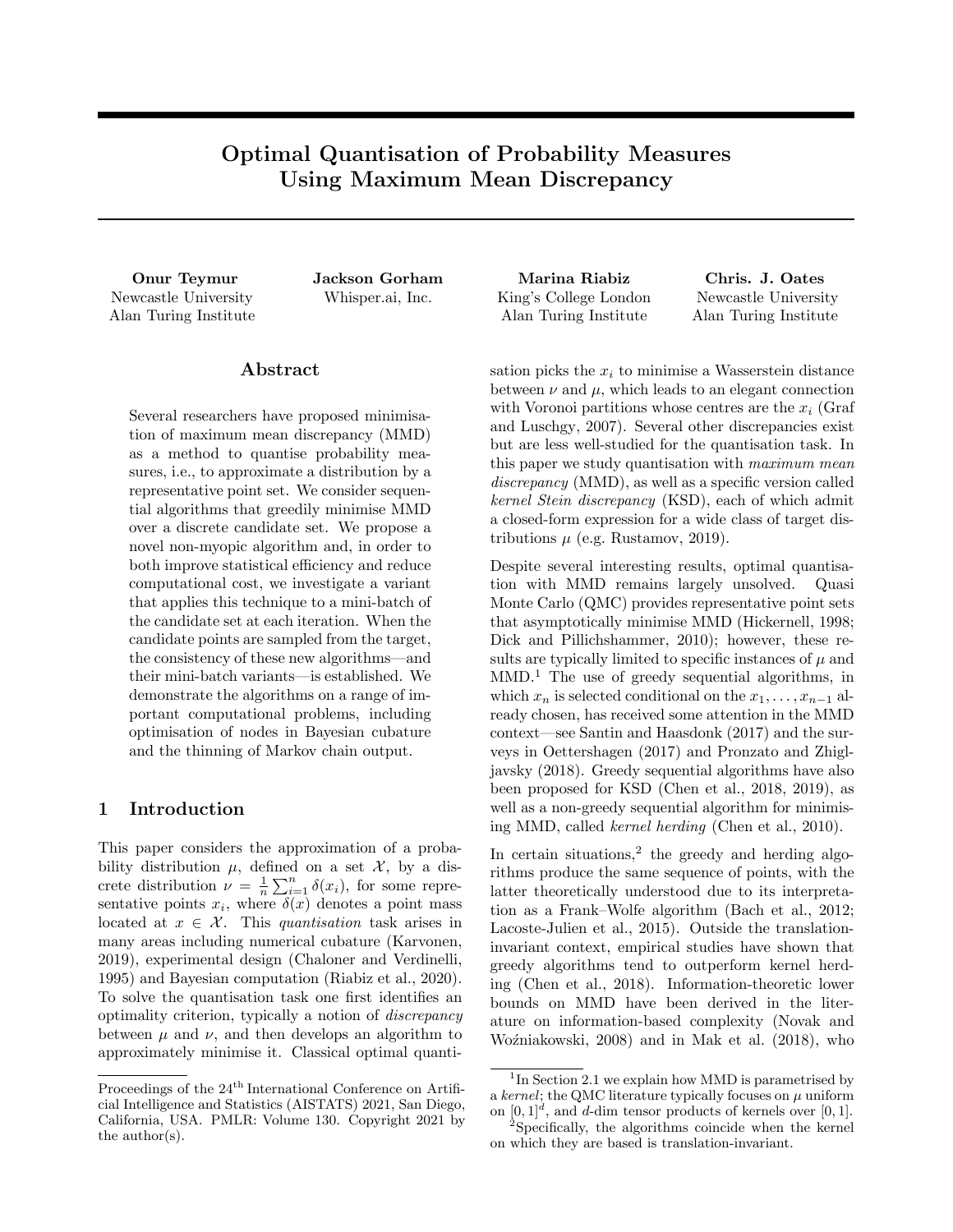studied representative points that minimise an *energy distance*; the relationship between energy distances and MMD is clarified in Sejdinovic et al. (2013).

The aforementioned sequential algorithms require that, to select the next point  $x_n$ , one has to search over the whole set  $X$ . This is often impractical, since *X* will typically be an infinite set and may not have useful structure (e.g. a vector space) that can be exploited by a numerical optimisation method.

Extended notions of greedy optimisation, where at each step one seeks to add a point that is merely 'sufficiently close' to optimal, were studied for KSD in Chen et al. (2018). Chen et al. (2019) proposed a stochastic optimisation approach for this purpose. However, the global non-convex optimisation problem that must be solved to find the next point  $x_n$  becomes increasingly difficult as more points are selected. This manifests, for example, in the increasing number of iterations required in the approach of Chen et al. (2019).

This paper studies sequential minimisation of MMD over a *finite* candidate set, instead of over the whole of  $X$ . This obviates the need to use a numerical optimisation routine, requiring only that a suitable candidate set can be produced. Such an approach was recently described in Riabiz et al. (2020), where an algorithm termed *Stein thinning* was proposed for greedy minimisation of KSD. Discrete candidate sets in the context of kernel herding were discussed in Chen et al. (2010) and Lacoste-Julien et al. (2015), and in Paige et al. (2016) for the case that the subset is chosen from the support of a discrete target. Mak et al. (2018) proposed sequential selection from a discrete candidate set to approximately minimise energy distance, but theoretical analysis of this algorithm was not attempted.

The novel contributions of this paper are as follows:

- *•* We study greedy algorithms for sequential minimisation of MMD, including novel non-myopic algorithms in which multiple points are selected simultaneously. These algorithms are also extended to allow for mini-batching of the candidate set. Consistency is established and a finite-sample-size error bound is provided.
- We show how non-myopic algorithms can be cast as integer quadratic programmes (IQP) that can be exactly solved using standard libraries.
- *•* A detailed empirical assessment is presented, including a study varying the extent of non-myopic selection, up to and including the limiting case in which all points are selected simultaneously. Such non-sequential algorithms require high computational expenditure, and so a semi-definite relaxation of the IQP is considered in the supplement.

The remainder of the paper is structured thus. In Section 2 we provide background on MMD and KSD. In Section 3 our novel methods for optimal quantisation are presented. Our empirical assessment, including comparisons with existing methods, is in Section 4 and our theoretical assessment is in Section 5. The paper concludes with a discussion in Section 6.

### 2 Background

Let *X* be a measurable space and let  $\mathcal{P}(\mathcal{X})$  denote the set of probability distributions on  $\mathcal{X}$ . First we introduce a notion of discrepancy between two measures  $\mu, \nu \in \mathcal{P}(\mathcal{X})$ , and then specialise this definition to MMD (Section 2.1) and KSD (Section 2.2).

For any  $\mu, \nu \in \mathcal{P}(\mathcal{X})$  and set F consisting of realvalued measurable functions on  $X$ , we define a *discrepancy* to be a quantity of the form

$$
D_{\mathcal{F}}(\mu,\nu) = \sup_{f \in \mathcal{F}} | \int f \, \mathrm{d}\mu - \int f \, \mathrm{d}\nu | , \qquad (1)
$$

assuming  $\mathcal F$  was chosen so that all integrals in (1) exist. The set *F* is called *measure-determining* if  $D_F(\mu, \nu)$  = 0 implies  $\mu = \nu$ , and in this case  $D_{\mathcal{F}}$  is called an *integral probability metric* (Müller, 1997). An example is the Wasserstein metric—induced by choosing  $\mathcal F$  as the set of 1-Lipschitz functions defined on  $\mathcal{X}$ —that is used in classical quantisation (Dudley, 2018, Thm. 11.8.2). Next we describe how MMD and KSD are induced from specific choices of *F*.

#### 2.1 Maximum Mean Discrepancy

Consider a symmetric and positive-definite function  $k: \mathcal{X} \times \mathcal{X} \to \mathbb{R}$ , which we call a *kernel*. A kernel *reproduces* a Hilbert space of functions  $\mathcal{H}$  from  $\mathcal{X} \to \mathbb{R}$ if (i) for all  $x \in \mathcal{X}$  we have  $k(\cdot, x) \in \mathcal{H}$ , and (ii) for all  $x \in \mathcal{X}$  and  $f \in \mathcal{H}$  we have  $\langle k(\cdot, x), f \rangle_{\mathcal{H}} = f(x)$ , where  $\langle \cdot, \cdot \rangle_{\mathcal{H}}$  denotes the inner product in  $\mathcal{H}$ . By the Moore–Aronszajn theorem (Aronszajn, 1950), there is a one-to-one mapping between the kernel *k* and the *reproducing kernel Hilbert space* (RKHS) *H*, which we make explicit by writing  $\mathcal{H}(k)$ . A prototypical example of a kernel on  $\mathcal{X} \subseteq \mathbb{R}^d$  is the squared-exponential kernel  $k(x, y; \ell) = \exp(-\frac{1}{2}\ell^{-2}||x - y||^2)$ , where  $|| \cdot ||$  in this paper denotes the Euclidean norm and  $\ell > 0$  is a positive scaling constant.

Choosing the set  $\mathcal F$  in (1) to be the unit ball  $\mathcal B(k) :=$  ${f \in H(k) : \langle f, f \rangle_{\mathcal{H}(k)} \leq 1}$  of the RKHS  $\mathcal{H}(k)$  enables the supremum in (1) to be written in closed form and defines the MMD (Song, 2008):

$$
\begin{aligned} \text{MMD}_{\mu,k}(\nu)^2 &:= D_{\mathcal{B}(k)}(\mu,\nu) \\ &= \iint k(x,y) \, \mathrm{d}\nu(x) \, \mathrm{d}\nu(y) - 2 \iint k(x,y) \, \mathrm{d}\nu(x) \, \mathrm{d}\mu(y) \\ &\quad + \iint k(x,y) \, \mathrm{d}\mu(x) \, \mathrm{d}\mu(y) \end{aligned}
$$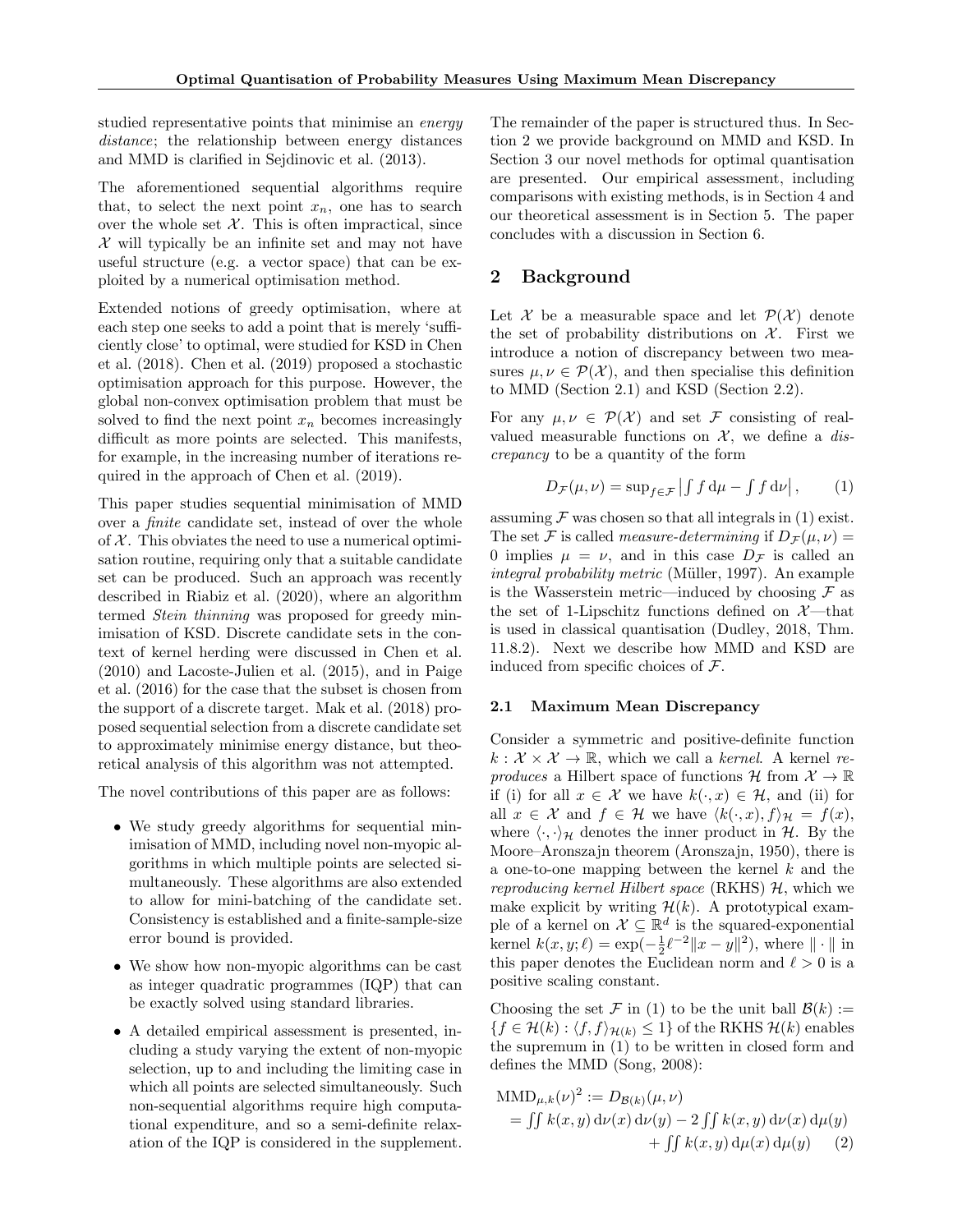Our notation emphasises  $\nu$  as the variable of interest, since in this paper we aim to minimise MMD over possible  $\nu$  for a fixed kernel  $k$  and a fixed target  $\mu$ . Under suitable conditions on  $k$  and  $\mathcal X$  it can be shown that MMD is a metric on  $\mathcal{P}(\mathcal{X})$  (in which case the kernel is called *characteristic*); for sufficient conditions see Section 3 of Sriperumbudur et al. (2010). Furthermore, under stronger conditions on *k*, MMD metrises the weak topology on  $\mathcal{P}(\mathcal{X})$  (Sriperumbudur et al., 2010, Thms. 23, 24). This provides theoretical justification for minimisation of MMD: if  $MMD_{\mu,k}(\nu) \rightarrow 0$  then  $\nu \Rightarrow \mu$ , where  $\Rightarrow$  denotes weak convergence in  $\mathcal{P}(\mathcal{X})$ .

Evaluation of MMD requires that  $\mu$  and  $\nu$  are either explicit or can be easily approximated (e.g. by sampling), so as to compute the integrals appearing in (2). This is the case in many applications and MMD has been widely used (Arbel et al., 2019; Briol et al., 2019a; Chérief-Abdellatif and Alquier, 2020). In cases where  $\mu$  is not explicit, such as when it arises as an intractable posterior in a Bayesian context, KSD can be a useful specialisation of MMD that circumvents integration with respect to  $\mu$ . We describe this next.

#### 2.2 Kernel Stein Discrepancy

While originally proposed as a means of proving distributional convergence, Stein's method (Stein, 1972) can be used to circumvent the integration against  $\mu$ required in (2) to calculate the MMD. Suppose we have an operator  $A_\mu$  defined on a set of functions  $G$ such that  $\int A_\mu g d\mu = 0$  holds for all  $g \in \mathcal{G}$ . Choosing  $\mathcal{F} = \mathcal{A}_{\mu} \mathcal{G} := \{ \mathcal{A}_{\mu} g : g \in \mathcal{G} \}$  in (1), we would then have  $D_{\mathcal{A}_\mu} g(\mu, \nu) = \sup_{g \in \mathcal{G}} \left| \int \mathcal{A}_\mu g \, d\nu \right|$ , an expression which no longer involves integrals with respect to  $\mu$ . Appropriate choices for  $A_\mu$  and  $G$  were studied in Gorham and Mackey (2015), who termed  $D_{\mathcal{A}_\mu\mathcal{G}}$  the *Stein* dis*crepancy*, and these will now be described.

Assume  $\mu$  admits a positive and continuously differentiable density  $p_{\mu}$  on  $\mathcal{X} = \mathbb{R}^d$ ; let  $\nabla$  and  $\nabla$ *·* denote the gradient and divergence operators respectively; and let  $k: \mathbb{R}^d \times \mathbb{R}^d \to \mathbb{R}$  be a kernel that is continuously differentiable in each argument. Then take

$$
\mathcal{A}_{\mu}g := \nabla \cdot g + u_{\mu} \cdot g, \qquad u_{\mu} := \nabla \log p_{\mu},
$$

$$
\mathcal{G} := \{ g : \mathbb{R}^d \to \mathbb{R}^d : \sum_{i=1}^d \langle g_i, g_i \rangle_{\mathcal{H}(k)} \le 1 \}.
$$

Note that  $\mathcal G$  is the unit ball in the *d*-dimensional tensor product of  $\mathcal{H}(k)$ . Under mild conditions on k and  $\mu$ (Gorham and Mackey, 2017, Prop. 1), it holds that  $\int A_{\mu} g d\mu = 0$  for all  $g \in \mathcal{G}$ . The set  $A_{\mu} \mathcal{G}$  can then be shown (Oates et al., 2017) to be the unit ball  $\mathcal{B}(k_\mu)$  in a different RKHS  $\mathcal{H}(k_\mu)$  with reproducing kernel

$$
k_{\mu}(x,y) := \nabla_x \cdot \nabla_y k(x,y) + \nabla_x k(x,y) \cdot u_{\mu}(y) + \nabla_y k(x,y) \cdot u_{\mu}(x) + k(x,y)u_{\mu}(x) \cdot u_{\mu}(y),
$$
 (3)

where subscripts are used to denote the argument upon which a differential operator acts. Since  $k_{\mu}(x, \cdot) \in$  $\mathcal{H}(k_{\mu})$ , it follows that  $\int k_{\mu}(x,\cdot) d\mu(x) = 0$  and from (2) we arrive at the *kernel Stein discrepancy* (KSD)

$$
\text{MMD}_{\mu, k_{\mu}}(\nu)^{2} = \iint k_{\mu}(x, y) \, \mathrm{d}\nu(x) \, \mathrm{d}\nu(y).
$$

Under stronger conditions on  $\mu$  and  $k$  it can be shown that KSD controls weak convergence to  $\mu$  in  $\mathcal{P}(\mathbb{R}^d)$ , meaning that if  $MMD_{\mu, k_{\mu}}(\nu) \rightarrow 0$  then  $\nu \Rightarrow \mu$ (Gorham and Mackey, 2017, Thm. 8). The description of KSD here is limited to  $\mathbb{R}^d$ , but constructions also exist for discrete spaces (Yang et al., 2018) and more general Riemannian manifolds (Barp et al., 2018; Xu and Matsuda, 2020; Le et al., 2020). Extensions that use other operators  $A_\mu$  (Gorham et al., 2019; Barp et al., 2019) have also been studied.

#### 3 Methods

In this section we propose novel algorithms for minimisation of MMD over a finite candidate set. The simplest algorithm is described in Section 3.1, and from this we generalise to consider both non-myopic selection of representative points and mini-batching in Section 3.2. A discussion of non-sequential algorithms, as the limit of non-myopic algorithms where all points are simultaneously selected, is given in Section 3.3.

#### 3.1 A Simple Algorithm for Quantisation

In what follows we assume that we are provided with a finite candidate set  $\{x_i\}_{i=1}^n \subset \mathcal{X}$  from which representative points are to be selected. Ideally, these candidates should be in regions where  $\mu$  is supported, but we defer making any assumptions on this set until the theoretical analysis in Section 5. The simplest algorithm that we consider greedily minimises MMD over the candidate set; for each *i*, pick

$$
\pi(i) \in \underset{j \in \{1,\ldots,n\}}{\text{argmin}} \text{MMD}_{\mu,k} \left( \frac{1}{i} \sum_{i'=1}^{i-1} \delta(x_{\pi(i')}) + \frac{1}{i} \delta(x_j) \right),
$$

to obtain, after *m* steps, an index sequence  $\pi \in$  ${1, \ldots, n}^m$  and associated empirical distribution  $\nu =$  $\frac{1}{m}\sum_{i=1}^{m} \delta(x_{\pi(i)})$ . (The convention  $\sum_{i=1}^{0} = 0$  is used.) Explicit formulae are contained in Algorithm 1. The computational complexity of selecting *m* points in this manner is  $O(m^2n)$ , provided that the integrals appearing in Algorithm 1 can be evaluated in *O*(1). Note that candidate points can be selected more than once.

Theorems 1, 2 and 4 in Section 5 provide novel finitesample-size error bounds for Algorithm 1 (as a special case of Algorithm 2). The two main shortcomings of Algorithm 1 are that (i) the myopic nature of the optimisation may be *statistically ine*ffi*cient*, and (ii) the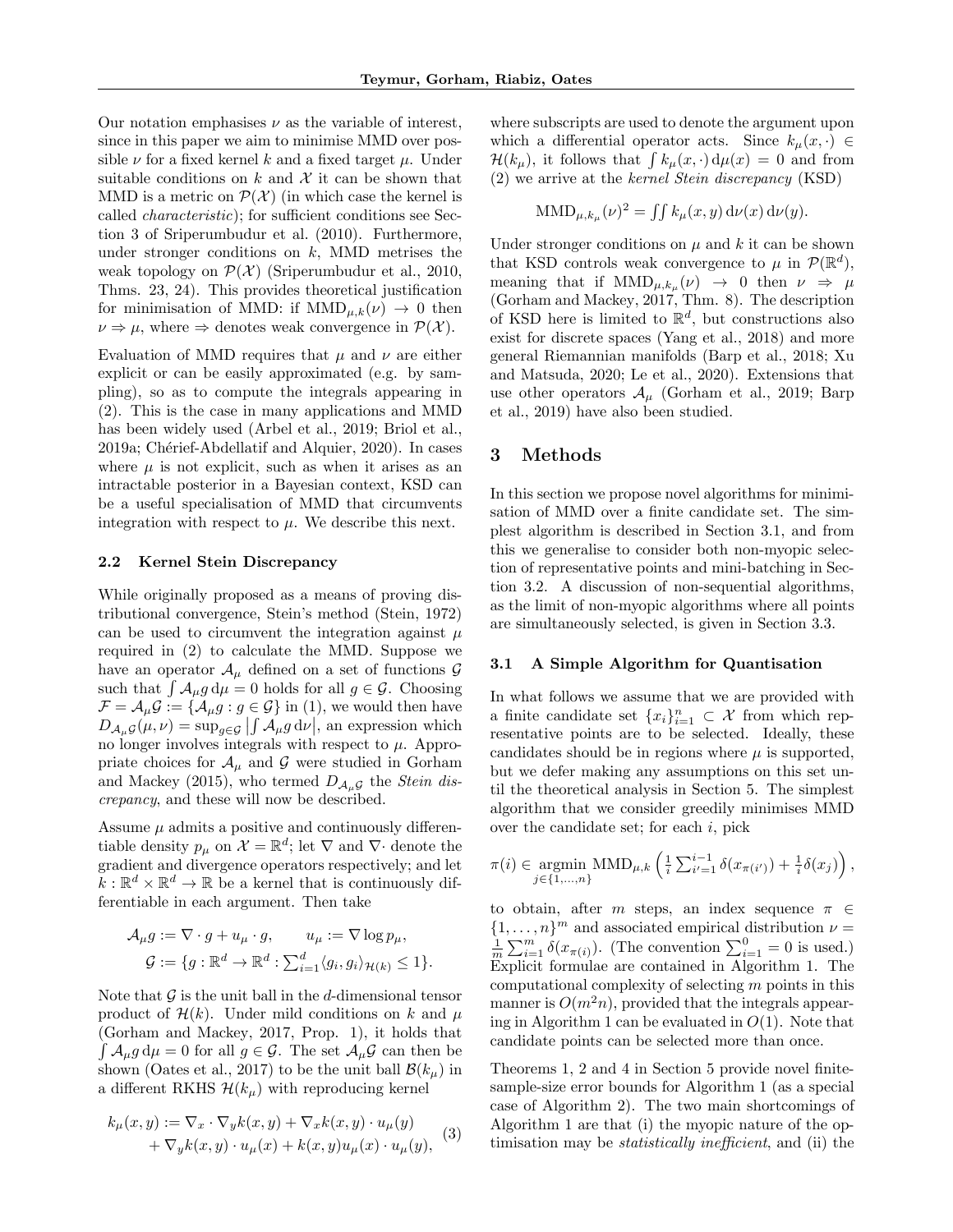*ci*

Algorithm 1: Myopic minimisation of MMD **Data:** A set  $\{x_i\}_{i=1}^n$ , a distribution  $\mu$ , a kernel  $k$  and a number  $m \in \mathbb{N}$  of output points **Result:** An index sequence  $\pi \in \{1, \ldots, n\}^m$ for  $i = 1, \ldots, m$  do  $\pi(i) \in \operatorname*{argmin}_{j \in \{1, \ldots, n\}} \left[ \frac{1}{2} k(x_j, x_j) + \sum_{i'=1}^{i-1} k(x_{\pi(i')}, x_j) \right]$  $-i\int k(x, x_j) d\mu(x)$ |<br>| end

requirement to scan through a large candidate set during each iteration may lead to unacceptable *computational cost*. In Section 3.2 we propose non-myopic and mini-batch extensions to address these issues.

#### 3.2 Generalised Sequential Algorithms

In Section 3.2.1 we describe a non-myopic extension of Algorithm 1, where multiple points are simultaneously selected at each step. The use of non-myopic optimisation is impractical when a large candidate set is used, and therefore we explain how mini-batches from the candidate set can be employed in Section 3.2.2.

#### 3.2.1 Non-Myopic Minimisation

Now we consider the simultaneous selection of  $s > 1$ representative points from the candidate set at each step. This leads to the non-myopic algorithm

$$
\pi(i, \cdot) \in \underset{S \in \{1, \ldots, n\}^s}{\text{argmin}} \text{MMD}_{\mu, k} \left( \frac{1}{is} \sum_{i'=1}^{i-1} \sum_{j=1}^s \delta(x_{\pi(i', j)}) + \frac{1}{is} \sum_{j \in S} \delta(x_j) \right),
$$

whose output is a bivariate index  $\pi \in \{1, \ldots, n\}^{m \times s}$ , together with the associated empirical distribution  $\nu =$  $\frac{1}{ms} \sum_{i=1}^{m} \sum_{j=1}^{s} \delta(x_{\pi(i,j)})$ . Explicit formulae are contained in Algorithm 2. The computational complexity of selecting *ms* points in this manner is  $O(m^2s^2n^s)$ , which is larger than Algorithm 1 when  $s > 1$ . Theorems 1, 2 and 4 in Section 5 provide novel finitesample-size error bounds for Algorithm 2.

Despite its daunting computational complexity, we have found that it is practical to exactly implement Algorithm 2 for moderate values of *s* and *n* by casting each iteration of the algorithm as an instance of a constrained *integer quadratic programme* (IQP) (e.g. Wolsey, 2020), so that state-of-the-art discrete optimisation methods can be employed. To this end, we represent the indices  $S \subset \{1, \ldots, n\}^s$  of the *s* points to be selected at iteration *i* as a vector  $v \in \{0, \ldots, s\}^n$ whose *j*th element indicates the number of copies of  $x_i$  that are selected, and where  $v$  is constrained to satisfy  $\sum_{j=1}^{n} v_j = s$ . It is then an algebraic exercise to recast an optimal subset  $\pi(i, \cdot)$  as the solution to a constrained IQP:

Algorithm 2: Non-myopic minimisation of MMD

**Data:** A set  $\{x_i\}_{i=1}^n$ , a distribution  $\mu$ , a kernel  $k$ , a number of points to select per iteration  $s \in \mathbb{N}$ and a total number of iterations  $m \in \mathbb{N}$ 

**Result:** An index sequence  $\pi \in \{1, \ldots, n\}^{m \times s}$ 

$$
\begin{aligned}\n\text{for } i = 1, \dots, m \text{ do} \\
\pi(i, \cdot) &\in \operatorname*{argmin}_{S \in \{1, \dots, n\}^s} \left[ \frac{1}{2} \sum_{j, j' \in S} k(x_j, x_{j'}) \right. \\
&\quad \left. + \sum_{i'=1}^{i-1} \sum_{j=1}^s \sum_{j' \in S} k(x_{\pi(i',j)}, x_{j'}) \right. \\
&\quad \left. - i s \sum_{j \in S} \int k(x, x_j) \mathrm{d}\mu(x) \right]\n\end{aligned}
$$

$$
\underset{v \in \mathbb{N}_0^s}{\text{argmin}} \frac{1}{2} v^\top K v + c^{i \top} v \quad \text{s.t.} \quad \mathbf{1}^\top v = s \qquad (4)
$$
\n
$$
K_{j,j'} := k(x_j, x_{j'}), \qquad \mathbf{1}_j := 1 \text{ for } j = 1, \dots, n,
$$
\n
$$
K_{j} := \sum_{i'=1}^{i-1} \sum_{j'=1}^s k(x_{\pi(i',j')}, x_j) - is \int k(x, x_j) \, \mathrm{d}\mu(x)
$$

Remark 1. *If one further imposes the constraint*  $v_i \in \{0, 1\}$  *for all i, so that each candidate may be selected at most once, then the resulting* binary quadratic programme *(BQP) is equivalent to the* cardinality constrained *k*-partition *problem from discrete optimisation, which is known to be NP-hard (Rendl, 2016). (The results we present do* not *impose this constraint.)*

#### 3.2.2 Mini-Batching

The exact solution of (4) is practical only for moderate values of *s* and *n*. This motivates the idea of considering only a subset of the *n* candidates at each iteration, a procedure we call *mini-batching* and inspired by the similar idea from stochastic optimisation. There are several ways that mini-batching can be performed, but here we simply state that candidates denoted  ${x_j^i}_{j=1}$ are considered during the *i*th iteration, with the minibatch size denoted by  $b \in \mathbb{N}$ . The non-myopic algorithm for minimisation of MMD with mini-batching is then

$$
\pi(i, \cdot) \in \underset{S \in \{1, \ldots, b\}^s}{\text{argmin}} \text{MMD}_{\mu, k} \left( \frac{1}{is} \sum_{i'=1}^{i-1} \sum_{j=1}^s \delta(x_{\pi(i',j)}^{i'}) + \frac{1}{is} \sum_{j \in S} \delta(x_j^i) \right)
$$

Explicit formulae are contained in Algorithm 3. The complexity of selecting *ms* points in this manner is  $O(m^2s^2b^s)$ , which is smaller than Algorithm 2 when  $b < n$ . As with Algorithm 2, an exact IQP formulation can be employed. Theorem 3 provides a novel finitesample-size error bound for Algorithm 3.

#### 3.3 Non-Sequential Algorithms

Finally we consider the limit of the non-myopic Algorithm 2, in which all *m* representative points are simultaneously selected in a single step: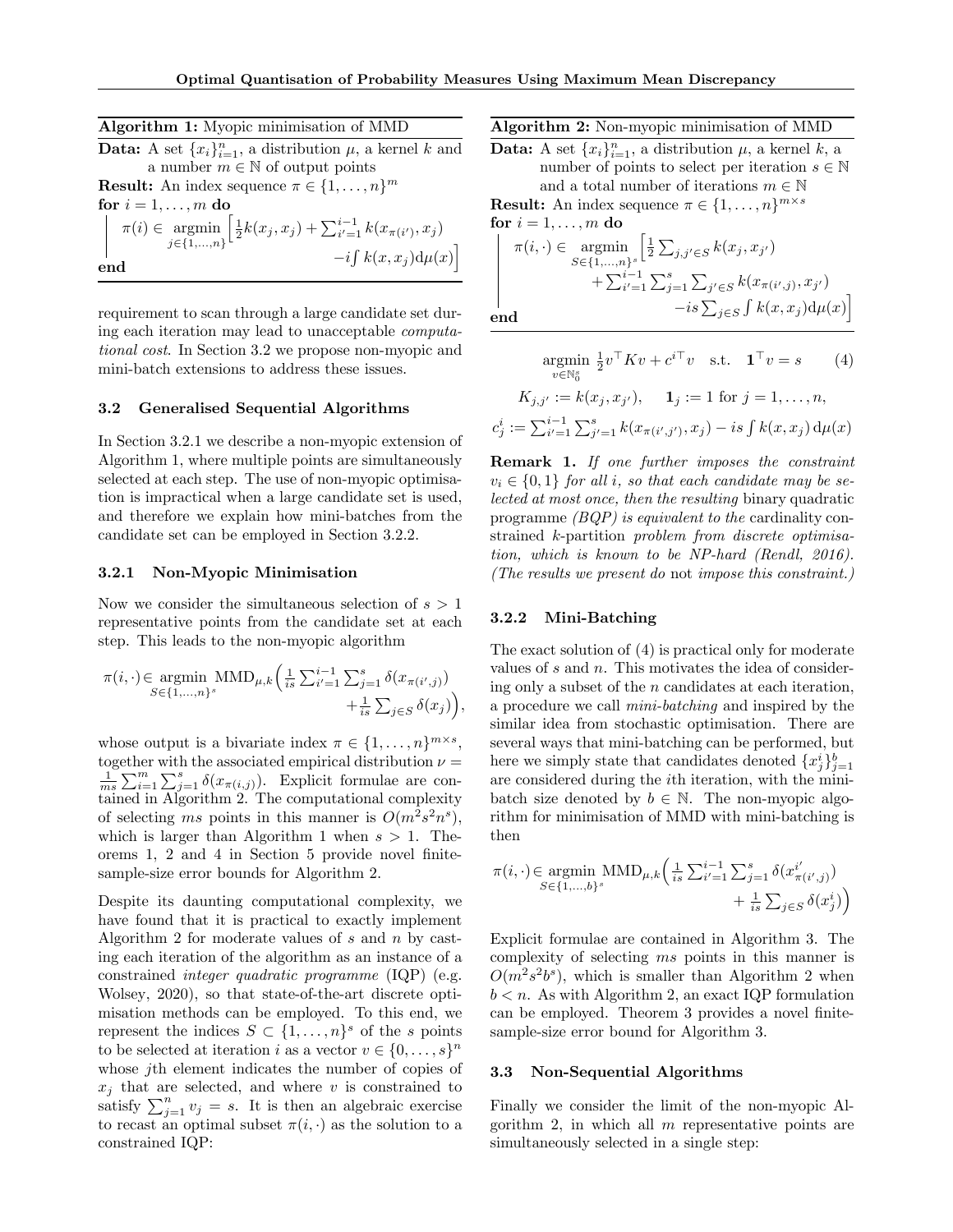

Figure 1: Quantisation of a Gaussian mixture model using MMD. A candidate set of 1000 independent samples (left), from which 12 representative points were selected using: the myopic method (centre-left); non-myopic selection, picking 4 points at a time (centre-right), and by simultaneous selection of all 12 points (right). Simulations were conducted using Algorithms 1 and 2, with a Gaussian kernel whose length-scale was  $\ell = 0.25$ .

Algorithm 3: Non-myopic minimisation of MMD with mini-batching

**Data:** A set  $\{\{x_j^i\}_{j=1}^h\}_{i=1}^m$  of mini-batches, each of size  $b \in \mathbb{N}$ , a distribution  $\mu$ , a kernel  $k$ , a number of points to select per iteration  $s \in \mathbb{N}$ , and a number of iterations  $m \in \mathbb{N}$ **Result:** An index sequence  $\pi \in \{1, \ldots, n\}^{m \times s}$ 

$$
\begin{aligned}\n\text{for } i = 1, \dots, m \text{ do} \\
\pi(i, \cdot) &\in \operatorname*{argmin}_{S \in \{1, \dots, b\}^s} \left[ \frac{1}{2} \sum_{j, j' \in S} k(x_j^i, x_{j'}^i) + \sum_{i'=1}^{i-1} \sum_{j=1}^s \sum_{j' \in S} k(x_{\pi(i', j)}^{i'}, x_{j'}^i) - i s \sum_{j \in S} \int k(x, x_j^i) d\mu(x) \right]\n\end{aligned}
$$

$$
\pi \in \underset{S \in \{1, \ldots, n\}^m}{\operatorname{argmin}} \text{MMD}_{\mu, k} \left( \frac{1}{m} \sum_{i \in S} \delta(x_{\pi(i)}) \right) \qquad (5)
$$

The index set  $\pi$  can again be recast as the solution to an IQP and the associated empirical measure  $\nu = \frac{1}{m} \sum_{i=1}^{m} \delta(x_{\pi(i)})$  provides, by definition, a value for  $MMD_{\mu,k}(\nu)$  that is at least as small as any of the methods so far described (thus satisfying the same error bounds derived in Theorems 1–4).

However, it is only practical to exactly solve (5) for small *m* and thus, to arrive at a practical algorithm, we consider approximation of (5). There are at least two natural ways to do this. Firstly, one could run a numerical solver for the IQP formulation of (5) and terminate after a fixed computational limit is reached; the solver will return a feasible, but not necessarily optimal, solution to the IQP. An advantage of this approach is that no further methodological work is required. Alternatively, one could employ a convex relaxation of the intractable IQP, which introduces an approximation error that is hard to quantify but leads to a convex problem that may be exactly soluble at reasonable cost. We expand on the latter approach in Appendix B, with preliminary empirical comparisons.

#### 4 Empirical Assessment

This section presents an empirical assessment<sup>3</sup> of Algorithms 1–3. Two regimes are considered, corresponding to high compression (small *sm/n*; Section 4.1) and low compression (large *sm/n*; Section 4.2) of the target. These occur, respectively, in applications to Bayesian cubature and thinning of Markov chain output. In Section 4.3, we compare our method to a variety of others based on optimisation in continuous spaces, augmenting a study in Chen et al. (2019). For details of the kernels used, and a sensitivity analysis for the kernel parameters, see Appendix C.

Figure 1 illustrates how a non-myopic algorithm may outperform a myopic one. A candidate set was constructed using 1000 independent samples from a test measure, and 12 representative points selected using the myopic (Alg. 1 with  $m = 12$ ), non-myopic (Alg. 2 with  $m = 3$  and  $s = 4$ ), and non-sequential (Alg. 2) with  $m = 1$  and  $s = 12$ ) approaches. After choosing the first three samples close to the three modes, the myopic method then selects points that temporarily worsen the overall approximation; note in particular the placement of the fourth point. The non-myopic methods do not suffer to the same extent: choosing 4 points together gives better approximations after each of 4, 8 and 12 samples have been chosen  $(s = 4$  was chosen deliberately so as to be co-prime to the number of mixture components, 3). Choosing all 12 points at once gives an even better approximation.

#### 4.1 Bayesian Cubature

Larkin (1972) and subsequent authors proposed to cast numerical cubature in the Bayesian framework, such that an integrand *f* is *a priori* modelled as a Gaussian process with covariance *k*, then conditioned on data

<sup>3</sup>Our code is written in Python and is available at https://github.com/oteym/OptQuantMMD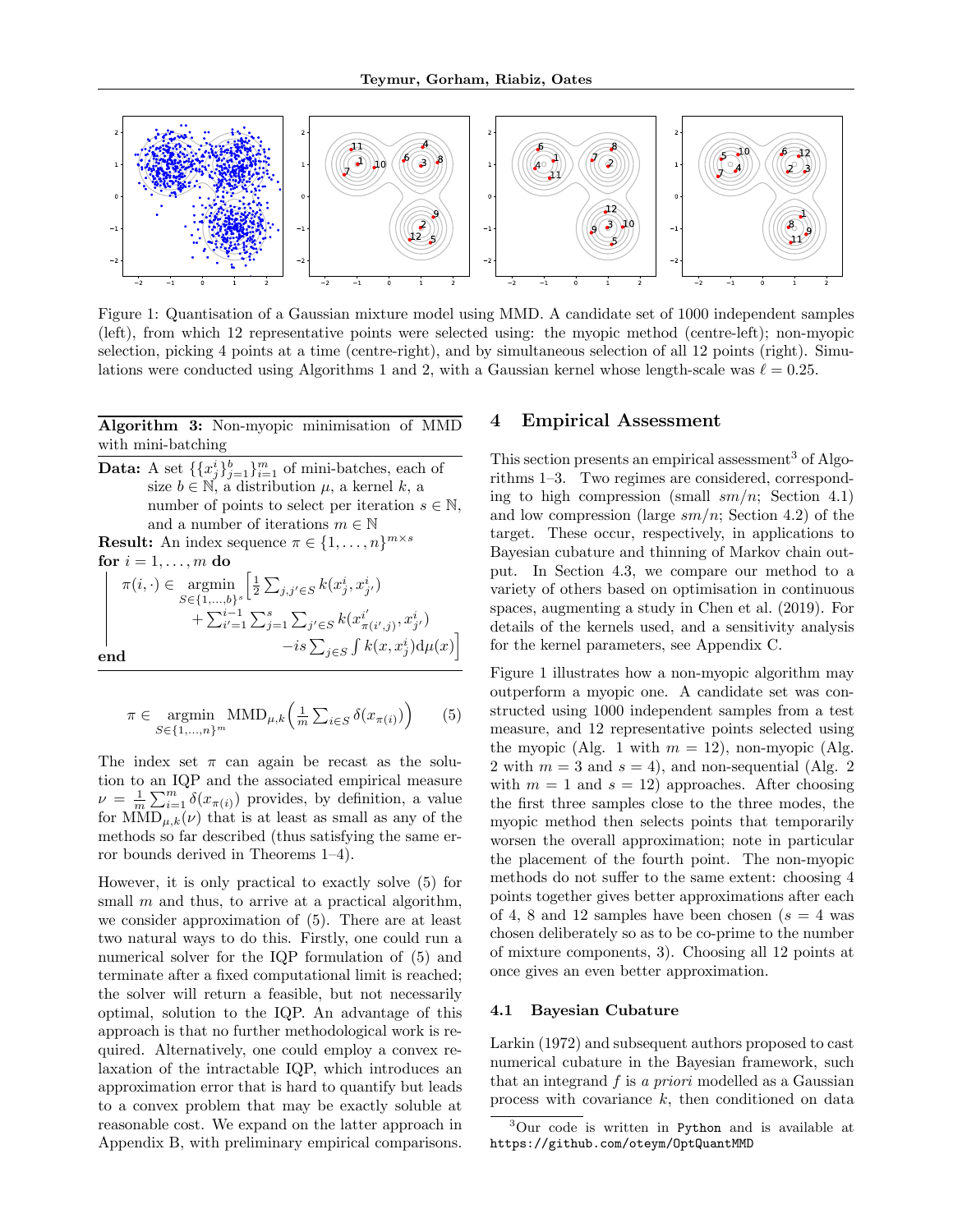

Figure 2: Synthetic data model formed of a mixture of 20 bivariate Gaussians (top). Effect of varying the number *s* of simultaneouslychosen points on MMD when choosing 60 from 1000 independently sampled points (bottom).

 $D = \{f(x_i)\}_{i=1}^n$  as the integrand is evaluated. The posterior standard deviation is (Briol et al., 2019b)

$$
\text{Std}\big[\int f \, d\mu | \mathcal{D}\big] = \min_{w_1,\dots,w_m \in \mathbb{R}} \text{MMD}_{\mu,k} \bigg(\sum_{i=1}^m w_i \delta(x_i)\bigg). \tag{6}
$$

The selection of  $x_i$  to minimise  $(6)$  is impractical since evaluation of (6) has complexity  $O(m^3)$ . Huszár and Duvenaud (2012) and Briol et al. (2015) noted that (6) can be bounded above by fixing  $w_i = \frac{1}{m}$ , and that quantisation methods give a practical means to minimise this bound. All results in Section 5 can therefore be applied and, moreover, the bound is expected to be quite tight— $w_i \ll \frac{1}{m}$  implies that  $x_i$  was not optimally placed, thus for optimal  $x_i$  we anticipate  $w_i \approx \frac{1}{m}$ .

BC is most often used when evaluation of *f* has a high computational cost, and one is prepared to expend resources in the optimisation of the point set  ${x_i}_{i=1}^m$ . Our focus in this section is therefore on the quality of the point set obtained, irrespective of computational cost. Figure 1 suggested that the approximation quality of non-myopic methods depends on *s*. Figure 2 compares the selection of 60 from 1000 independently sampled points from a mixture of 20 Gaussians, varying *s*. This gives a set of step functions. Less myopic



Figure 3: KSD vs. wall-clock time, and KSD  $\times$  time vs. number of selected samples, shown for the 38-dim calcium signalling model (top two panes) and 4-dim Lotka–Volterra model (bottom two panes). The kernel length-scale in each case was set using the median heuristic (Garreau et al., 2017), and estimated in practice using a uniform subsample of 1000 points for each model. The myopic algorithm of Riabiz et al. (2020) is included in the Lotka–Volterra plots—see main text for details.

selections are seen to outperform more myopic ones. Note in particular that MMD of the myopic method  $(s = 1)$  is observed to decrease non-monotonically. This is a manifestation of the phenomenon also seen in Figure 1, where a particular selection may temporarily worsen the quality of the overall approximation.

Next we consider applications in Bayesian statistics, where both approximation quality and computation time are important. In what follows the density  $p_\mu$ will be available only up to an unknown normalisation constant and thus KSD—which requires only that  $u_{\mu} = \nabla \log p_{\mu}$  can be evaluated—will be used.

#### 4.2 Thinning of Markov Chain Output

The use of quantisation to 'thin' Markov chain output was proposed in Riabiz et al. (2020), who studied greedy myopic algorithms based on KSD. We revisit the applications from that work to determine whether our methods offer a performance improvement. Unlike Section 4.1, the cost of our algorithms must now be assessed, since their runtime may be comparable to the time required to produce Markov chain output itself.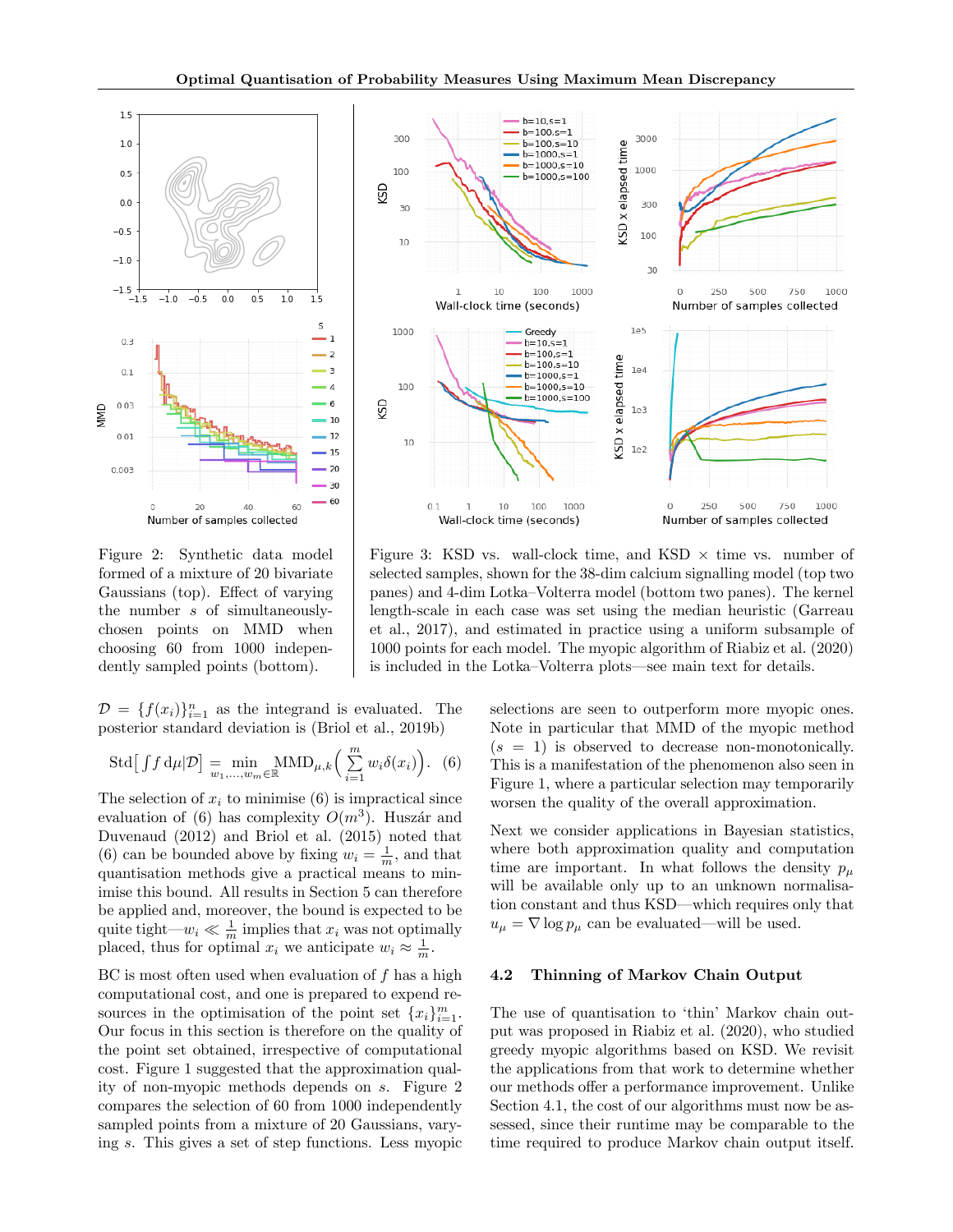The datasets<sup>4</sup> consist of (i)  $4 \times 10^6$  samples from the 38-parameter intracellular calcium signalling model of Hinch et al. (2004), and (ii)  $2 \times 10^6$  samples from a 4parameter Lotka–Volterra predator-prey model. The MCMC chains are both highly auto-correlated and start far from any mode. The greedy KSD approach of Riabiz et al. (2020) was found to slow down dramatically after selecting  $10^3$  samples, due to the need to compute the kernel between selected points and *all* points in the candidate set at each iteration. We employ mini-batching  $(b < n)$  to ameliorate this, and also investigate the effectiveness of non-myopic selection.

Figure 3 plots KSD against time, with the number of collected samples *m* fixed at 1000, as well as timeadjusted KSD against *m* for both models. This acknowledges that both approximation quality and computational time are important. In both cases, larger mini-batches were able to perform better *provided* that *s* was large enough to realise their potential. Nonmyopic selection shows a significant improvement over batch-myopic in the Lotka–Volterra model, and a less significant (though still visible) improvement in the calcium signalling model. The practical upper limit on *b* for non-myopic methods (due to the requirement to optimise over all *b* points) may make performance for larger *s* poorer relatively; in a larger and more complex model, there may be fewer than *s* 'good' samples to choose from given moderate *b*. This suggests that control of the ratio *s/b* may be important; the best results we observed occurred when  $s/b = 10^{-1}$ .

A comparison to the original myopic algorithm (i.e.  $b = n$ ) of Riabiz et al. (2020) is incuded for the Lotka– Volterra model. This is implemented using the same code and machine as the other simulations. The cyan line shown in the bottom two panes of Figure 3 represents only 50 points (not 1000); collecting just these took 42 minutes. This algorithm is slower still for the calcium signalling model, so it was omitted.

#### 4.3 Comparison with Previous Approaches

Here we compare against approaches based on continuous optimisation, reproducing a 10-dimensional ODE inference task due to Chen et al. (2019). The aim is to minimise KSD whilst controlling the number of evaluations  $n_{eval}$  of either the (un-normalised) target  $\mu$  or its log-gradient  $u_{\mu}$ . Figure 4 reports results for *random walk Metropolis* (RWM), the *Metropolisadjusted Langevin algorithm* (MALA), *Stein variational gradient descent* (SVGD), *minimum energy designs* (MED), *Stein points* (SP), and *Stein point MCMC* (four flavours, denoted SP-∗, described in Chen et al., 2019). The method from Algorithm 3,



Figure 4: Comparison of quality of approximation for various methods, adjusted by the number of evaluations  $n_{eval}$  of  $\mu$  or  $u_{\mu}$ . For details of line labels, refer to the main text, and to Fig. 4 of Chen et al. (2019).

shown as a black solid line (OPT MB 100-10;  $b = 100$ ,  $s = 10$ ) and dashed line (OPT MB 10-1;  $b = 10$ ,  $s = 1$ , was applied to select 100 states from the first *mb* states visited in the RWM sample path, with *m* increasing and *b* fixed. The resulting quantisations are competitive with those produced by existing methods, at comparable computational cost. We additionally include a comparison with batch-uniform selection (B-UNIF 100-10;  $b = 100$ ,  $s = 10$ , drawn uniformly from the RWM output) in light grey.

#### 5 Theoretical Assessment

This section presents a theoretical assessment of Algorithms 1–3. Once stated, a standing assumption is understood to hold for the remainder of the main text.

Standing Assumption 1. *Let X be a measurable space equipped with a probability measure*  $\mu$ *. Let*  $k$  :  $\mathcal{X} \times \mathcal{X} \rightarrow \mathbb{R}$  *be symmetric positive definite and satisfy*  $C_{\mu,k}^2 := \iint k(x,y) d\mu(x) d\mu(y) < \infty.$ 

For the kernels  $k_{\mu}$  described in Section 2.2,  $C_{\mu, k_{\mu}} = 0$ and the assumption is trivially satisfied. Our first result is a finite-sample-size error bound for non-myopic algorithms when the candidate set is fixed:

**Theorem 1.** Let  $\{x_i\}_{i=1}^n \subset \mathcal{X}$  be fixed and let  $C_{n,k}^2 :=$  $\max_{i=1,\dots,n} k(x_i, x_i)$ . Consider an index sequence  $\pi$  of *length m and with selection size s produced by Algorithm* 2. Then for all  $m \geq 1$  *it holds that* 

$$
\begin{split} \text{MMD}_{\mu,k} \left( \frac{1}{ms} \sum_{i=1}^{m} \sum_{j=1}^{s} \delta(x_{\pi(i,j)}) \right)^2 \\ &\leq \min_{\substack{1 \text{ with } \\ w_i \geq 0}} \text{MMD}_{\mu,k} \left( \sum_{i=1}^{n} w_i \delta(x_i) \right)^2 + C^2 \left( \frac{1 + \log m}{m} \right) \end{split}
$$

*,*

*with*  $C := C_{\mu,k} + C_{n,k}$  *an m-independent constant.* 

<sup>&</sup>lt;sup>4</sup>Available at https://doi.org/10.7910/DVN/MDKNWM.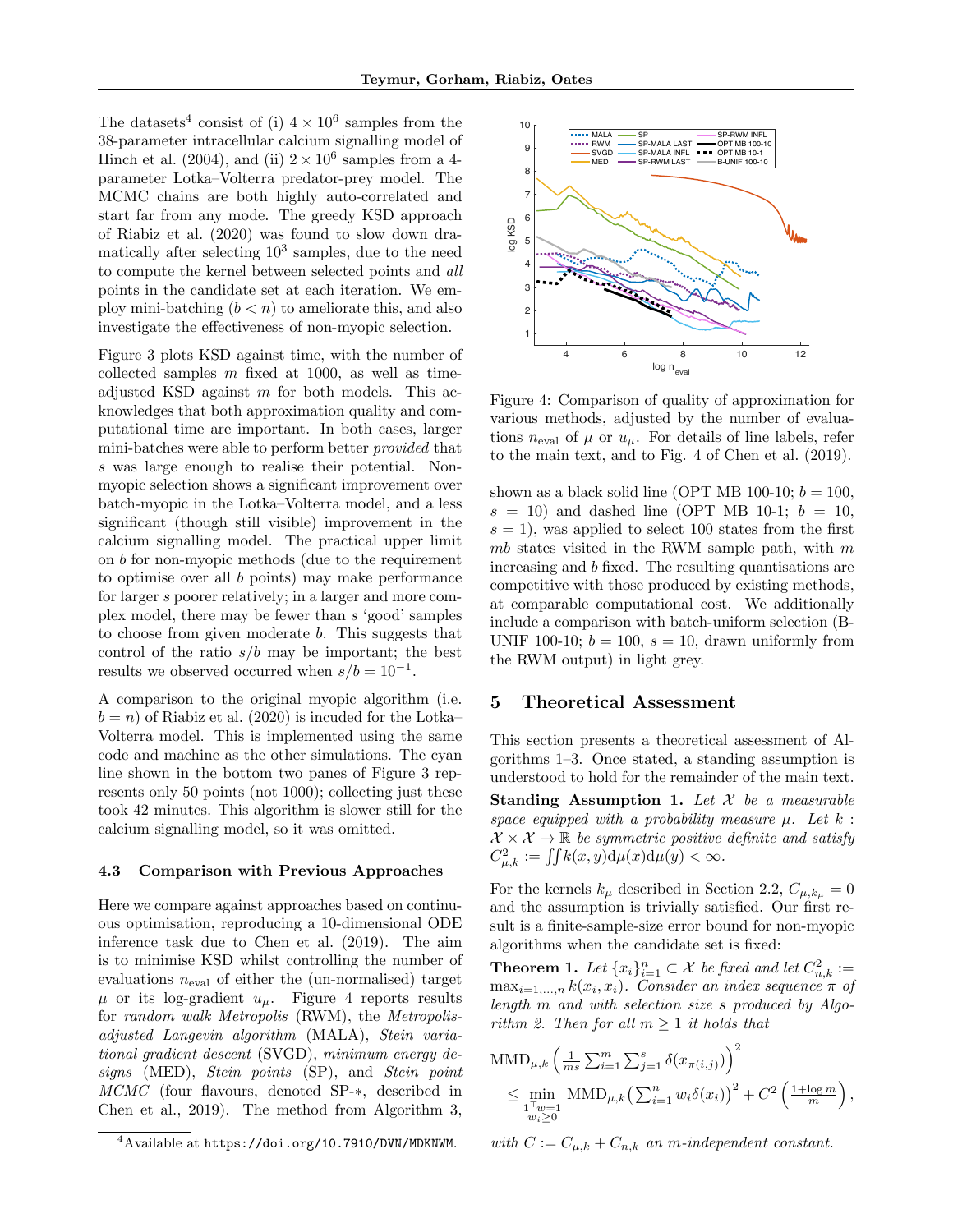The proof is provided in Appendix A.1. Aside from providing an explicit error bound, we see that the output of Algorithm 2 converges in MMD to the optimal (weighted) quantisation of  $\mu$  that is achievable using the candidate point set. Interestingly, all bounds we present are independent of *s*.

Remark 2. *Theorems 1–4 are stated for general MMD and apply in particular to KSD, for which we*  $\int$ *set*  $k = k_{\mu}$ *. These results extend the work of Chen et al. (2018, 2019) and Riabiz et al. (2020), who considered only myopic algorithms* (*i.e.*,  $s = 1$ ).

Remark 3. *The theoretical bounds being independent of s do not necessarily imply that s* = 1 *is optimal in practice; indeed our empirical results in Section 4 suggest that it is not.*

Our remaining results explore the cases where the candidate points are randomly sampled. Independent and dependent sampling is considered and, in each case, the following moment bound will be assumed:

**Standing Assumption 2.** For some  $\gamma > 0$ ,  $C_1 :=$  $\sup_{i \in \mathbb{N}} \mathbb{E} \left[ e^{\gamma k(x_i, x_i)} \right] < \infty$ , where the expectation is *taken over*  $x_1, \ldots, x_n$ *.* 

In the first randomised setting, the  $x_i$  are independently sampled from  $\mu$ , as would typically be possible when  $\mu$  is explicit:

**Theorem 2.** Let  $\{x_i\}_{i=1}^n \subset \mathcal{X}$  be independently sam $p$ *led from*  $\mu$ *. Consider an index sequence*  $\pi$  *of length m* produced by Algorithm 2. Then for all  $s \in \mathbb{N}$  and *all*  $m, n \geq 1$  *it holds that* 

$$
\mathbb{E}\Big[\text{MMD}_{\mu,k}\left(\frac{1}{ms}\sum_{i=1}^m\sum_{j=1}^s\delta(x_{\pi(i,j)})\right)^2\Big] \n\leq \frac{\log(C_1)}{n\gamma} + 2\left(C_{\mu,k}^2 + \frac{\log(nC_1)}{\gamma}\right)\left(\frac{1+\log m}{m}\right).
$$

The proof is provided in Appendix A.2. It is seen that *n* must be asymptotically increased with *m* in order for the approximation provided by Algorithm 2 to be consistent. No smoothness assumptions were placed on *k*; such assumptions can be used to improve the  $O(n^{-1})$  term (as in Thm. 1 of Ehler et al., 2019), but we did not consider this useful since the  $O(m^{-1})$  term is the bottleneck in the bound.

An analogous (but more technically involved) argument leads to a finite-sample-size error bound when mini-batches are used:

**Theorem 3.** Let each mini-batch  $\{x_j^i\}_{j=1}^b \subset \mathcal{X}$  be *independently sampled from µ. Consider an index sequence* π *of length m produced by Algorithm 3. Then*  $∀ m, n ≥ 1$ 

$$
\mathbb{E}\Big[\text{MMD}_{\mu,k}\left(\frac{1}{ms}\sum_{i=1}^m\sum_{j=1}^s\delta(x^i_{\pi(i,j)})\right)^2\Big] \n\leq \frac{\log(C_1)}{b\gamma} + 2\left(C_{\mu,k}^2 + \frac{\log(bC_1)}{\gamma}\right)\left(\frac{1+\log m}{m}\right).
$$

The proof is provided in Appendix A.3. The minibatch size *b* plays an analogous role to *n* in Theorem 2 and must be asymptotically increased with *m* in order for Algorithm 3 to be consistent.

In our second randomised setting the candidate set arises as a Markov chain sample path. Let *V* be a function  $V: \mathcal{X} \to [1,\infty)$  and, for a function  $f: \mathcal{X} \to \mathbb{R}$ and a measure  $\mu$  on  $\mathcal{X}$ , let

$$
||f||_V := \sup_{x \in \mathcal{X}} \frac{|f(x)|}{V(x)}, \quad ||\mu||_V := \sup_{||f||_V \le 1} | \int f d\mu |.
$$

A ψ-irreducible and aperiodic Markov chain with *n*th step transition kernel P*<sup>n</sup>* is *V-uniformly ergodic* if and only if there exists  $R \in [0, \infty)$  and  $\rho \in (0, 1)$  such that

$$
\|\mathbf{P}^n(x,\cdot) - P\|_V \le RV(x)\rho^n \tag{7}
$$

for all initial states  $x \in \mathcal{X}$  and all  $n \in \mathbb{N}$  (see Thm. 16.0.1 of Meyn and Tweedie, 2012).

**Theorem 4.** Assume that  $\int k(x, \cdot) d\mu(x) = 0$  for all  $x \in \mathcal{X}$ *. Consider a µ-invariant, time-homogeneous, reversible Markov chain*  $\{x_i\}_{i\in\mathbb{N}} \subset \mathcal{X}$  *generated using a V-uniformly ergodic transition kernel, such that* (7) *is satisfied with*  $V(x) \geq \sqrt{k(x,x)}$  *for all*  $x \in \mathcal{X}$ *.*  $Suppose that C_2 := \sup_{i \in \mathbb{N}} \mathbb{E}[\sqrt{k(x_i, x_i)}V(x_i)] < \infty.$ *Consider an index sequence*  $\pi$  *of length*  $m$  *and selection subset size s produced by Algorithm 2. Then, with*  $C_3 = \frac{2R\rho}{1-\rho}$ , *we have that* 

$$
\mathbb{E}\Big[\text{MMD}_{\mu,k}\left(\frac{1}{ms}\sum_{i=1}^m\sum_{j=1}^s \delta(x_{\pi(i,j)})\right)^2\Big] \leq \frac{\log(C_1)}{n\gamma} + \frac{C_2C_3}{n} + 2\left(C_{\mu,k}^2 + \frac{\log(nC_1)}{\gamma}\right)\left(\frac{1+\log m}{m}\right).
$$

The proof is provided in Appendix A.4. Analysis of mini-batching in the dependent sampling context appears to be more challenging and was not attempted.

#### 6 Discussion

This paper focused on quantisation using MMD, proposing and analysing novel algorithms for this task, but other integral probability metrics could be considered. More generally, if one is interested in compression by means other than quantisation then other approaches may be useful, such as Gaussian mixture models and related approaches from the literature on density estimation (Silverman, 1986).

Some avenues for further research include: (i) extending symmetric structure in  $\mu$  to the set of representative points (Karvonen et al., 2019); (ii) characterising an *optimal* sampling distribution from which elements of the candidate set can be obtained (Bach, 2017); (iii) further applications of our method, for example to Bayesian neural networks, where quantisation of the posterior provides a promising route to reduce the cost of predicting each label in the test dataset. *•*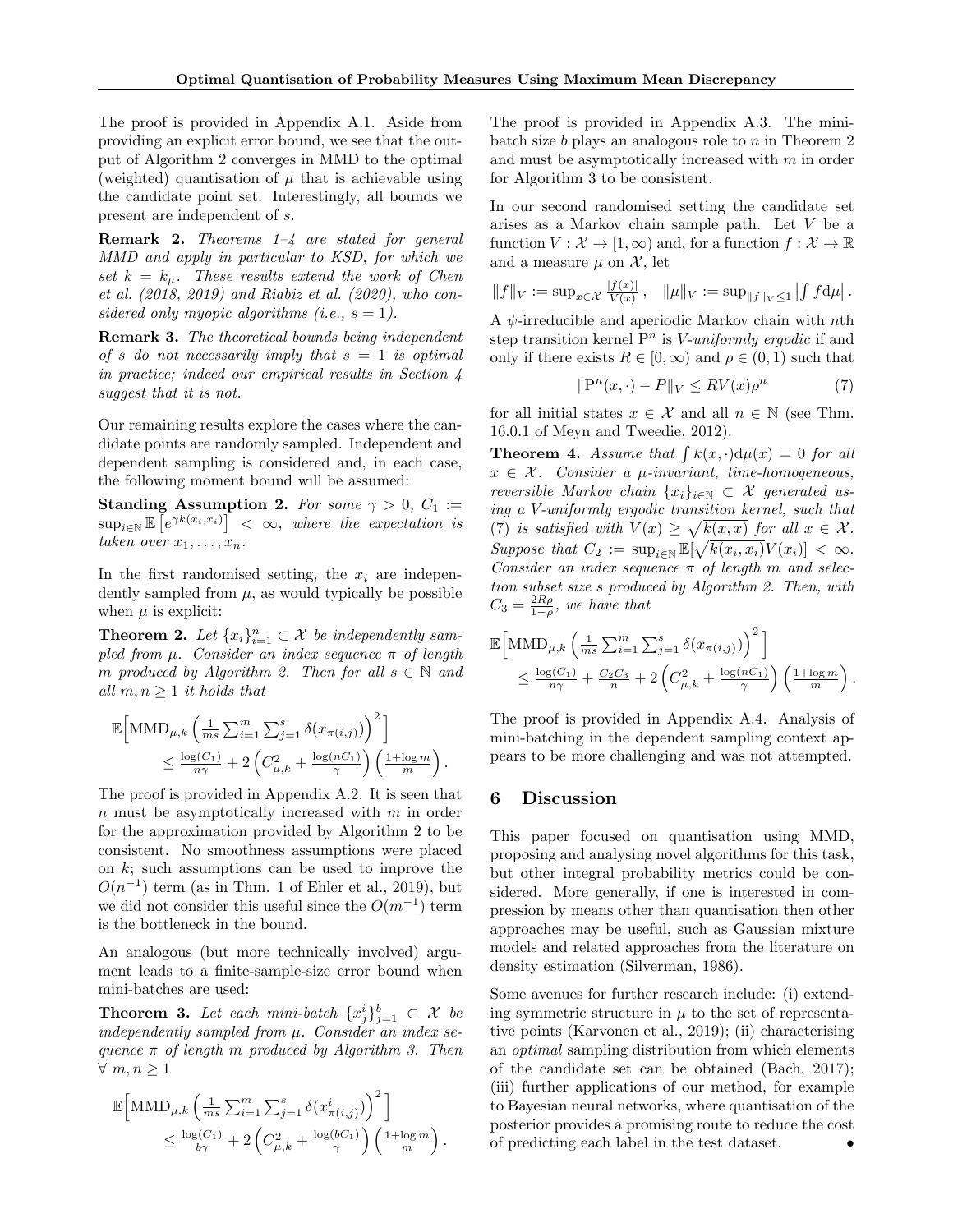#### Acknowledgments

The authors are grateful to Lester Mackey and Luc Pronzato for helpful feedback on an earlier draft, and to Wilson Chen for sharing the code used to produce Figure 4. This work was supported by the Lloyd's Register Foundation programme on data-centric engineering at the Alan Turing Institute, UK. MR was supported by the British Heart Foundation–Alan Turing Institute cardiovascular data science award (BHF; SP/18/6/33805).

#### References

- Arbel, M., Korba, A., Salim, A., and Gretton, A. (2019). Maximum mean discrepancy gradient flow. *NeurIPS 32*, pages 6484–6494.
- Aronszajn, N. (1950). Theory of reproducing kernels. *Trans. Am. Math. Soc.*, 68(3):337–404.
- Bach, F. (2017). On the equivalence between kernel quadrature rules and random feature expansions. *J. Mach. Learn. Res.*, 18(1):714–751.
- Bach, F., Lacoste-Julien, S., and Obozinski, G. (2012). On the equivalence between herding and conditional gradient algorithms. *ICML 29*.
- Barp, A., Briol, F.-X., Duncan, A., Girolami, M., and Mackey, L. (2019). Minimum Stein discrepancy estimators. *NeurIPS 32*, pages 12964–12976.
- Barp, A., Oates, C., Porcu, E., Girolami, M., et al. (2018). A Riemannian-Stein kernel method. *arXiv:1810.04946*.
- Briol, F.-X., Barp, A., Duncan, A. B., and Girolami, M. (2019a). Statistical inference for generative models with maximum mean discrepancy. *arXiv:1906.05944*.
- Briol, F.-X., Oates, C., Girolami, M., and Osborne, M. A. (2015). Frank-Wolfe Bayesian quadrature: Probabilistic integration with theoretical guarantees. *NeurIPS 28*, pages 1162–1170.
- Briol, F.-X., Oates, C. J., Girolami, M., Osborne, M. A., Sejdinovic, D., et al. (2019b). Probabilistic integration: A role in statistical computation? *Stat. Sci.*, 34(1):1–22.
- Chaloner, K. and Verdinelli, I. (1995). Bayesian experimental design: a review. *Stat. Sci.*, 10(3):273–304.
- Chen, W. Y., Barp, A., Briol, F.-X., Gorham, J., Girolami, M., Mackey, L., and Oates, C. J. (2019). Stein point Markov chain Monte Carlo. *ICML*, 36.
- Chen, W. Y., Mackey, L., Gorham, J., Briol, F.-X., and Oates, C. J. (2018). Stein points. *ICML*, 35.
- Chen, Y., Welling, M., and Smola, A. (2010). Supersamples from kernel herding. *UAI*, 26:109–116.
- Chérief-Abdellatif, B.-E. and Alquier, P. (2020). MMD-Bayes: robust Bayesian estimation via maximum mean discrepancy. *Proc. Mach. Learn. Res.*, 18:1–21.
- Dick, J. and Pillichshammer, F. (2010). *Digital nets and sequences: discrepancy theory and quasi–Monte Carlo integration*. Cambridge University Press.
- Dudley, R. M. (2018). *Real analysis and probability*. CRC Press.
- Ehler, M., Gräf, M., and Oates, C. J. (2019). Optimal Monte Carlo integration on closed manifolds. *Stat. Comput.*, 29(6):1203–1214.
- Garreau, D., Jitkrittum, W., and Kanagawa, M. (2017). Large sample analysis of the median heuristic. *arXiv:1707.07269*.
- Goemans, M. X. and Williamson, D. P. (1995). Improved approximation algorithms for maximum cut and satisfiability problems using semidefinite programming. *J. ACM*, 42(6):1115–1145.
- Gorham, J., Duncan, A., Mackey, L., and Vollmer, S. (2019). Measuring sample quality with diffusions. *Ann. Appl. Probab.*, 29(5):2884–2928.
- Gorham, J. and Mackey, L. (2015). Measuring sample quality with Stein's method. *NeurIPS 28*, pages 226–234.
- Gorham, J. and Mackey, L. (2017). Measuring sample quality with kernels. *ICML 34*, 70:1292–1301.
- Graf, S. and Luschgy, H. (2007). *Foundations of quantization for probability distributions*. Springer.
- Gurobi Optimization, LLC (2020). *Gurobi Optimizer Reference Manual*. http://www.gurobi.com.
- Hickernell, F. (1998). A generalized discrepancy and quadrature error bound. *Math. Comput*, 67(221):299–322.
- Hinch, R., Greenstein, J., Tanskanen, A., Xu, L., and Winslow, R. (2004). A simplified local control model of calcium-induced calcium release in cardiac ventricular myocytes. *Biophys. J*, 87(6):3723–3736.
- Huszár, F. and Duvenaud, D. (2012). Optimallyweighted herding is Bayesian quadrature. *UAI*, 28:377–386.
- Karvonen, T. (2019). Kernel-based and Bayesian methods for numerical integration. *PhD Thesis, Aalto University*.
- Karvonen, T., Särkkä, S., and Oates, C. (2019). Symmetry exploits for Bayesian cubature methods. *Stat. Comput.*, 29:1231–1248.
- Lacoste-Julien, S., Lindsten, F., and Bach, F. (2015). Sequential kernel herding: Frank-Wolfe optimization for particle filtering. *Proc. Mach. Learn. Res.*, 38:544–552.